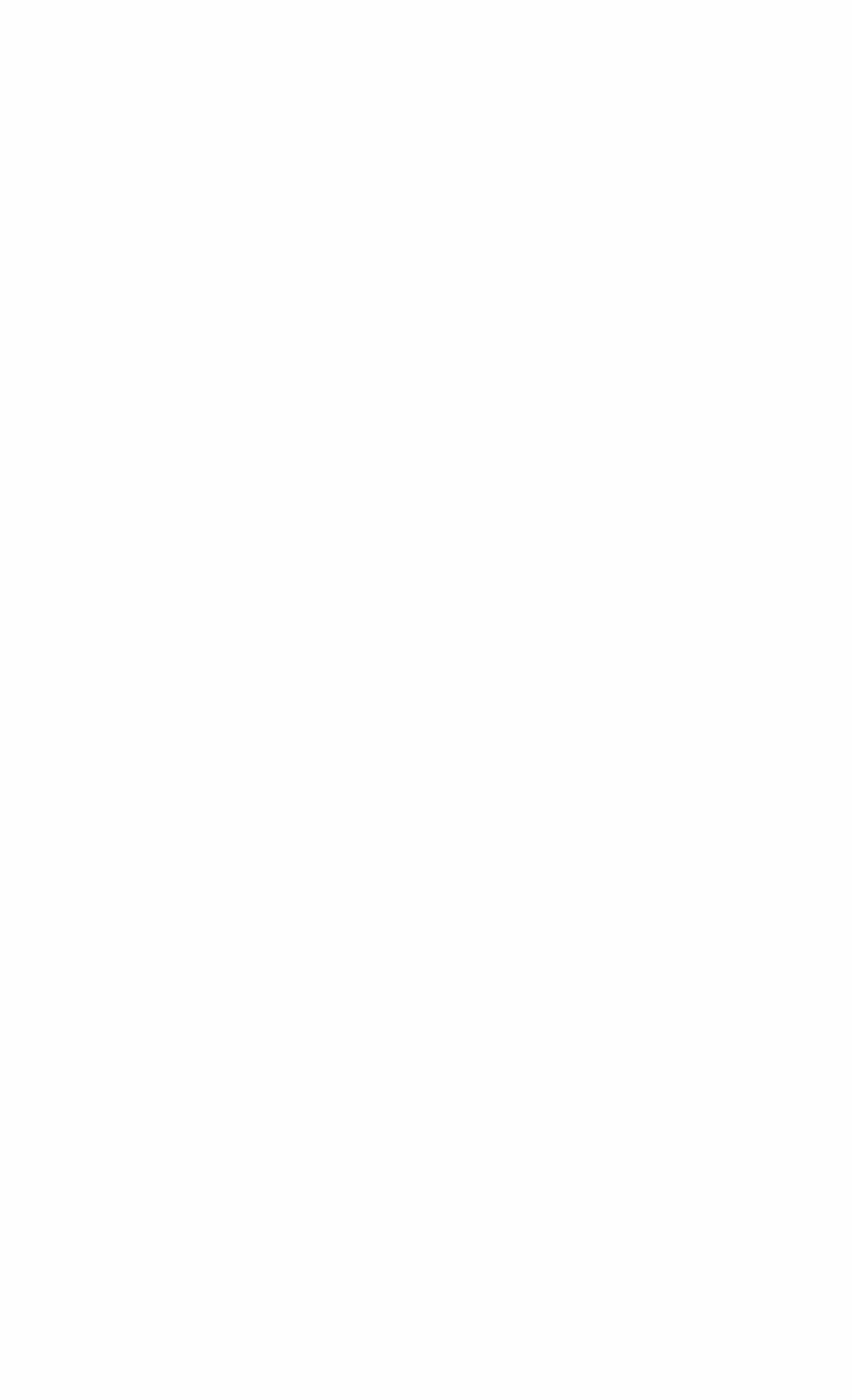| July 3                               | 7:30 p.m.   |
|--------------------------------------|-------------|
| July 17                              | $7:30$ p.m. |
| August 7                             | 7:30 p.m.   |
| August 21<br>$\sim 100$ km s $^{-1}$ | $7:30$ p.m. |
| September 4                          | $7:30$ p.m. |
| September 18                         | $7:30$ p.m. |
| October 2                            | 7:30 p.m.   |
| October 16                           | $7:30$ p.m. |
| November 6                           | 7:30 p.m.   |
| November 20                          | 7:30 p.m.   |
| December 4                           | 7:30 p.m.   |
| December 18                          | $7:30$ p.m. |
|                                      |             |

Mr. Bracey stated that last year a Student Government Day had been set aside and that there had been no participation. Therefore, he suggested the Board not set a day aside until Dr. Vaughn checked with the suggested the board not set a day asked until bit, valight diecked with the Sports of the see in the reason was some participation this year. In:<br>Clay also voiced similar concerns. Dr. Vaughn was asked to check to see if the students wanted to participate in a Student Government Day and to get back to the Board at their next meeting. Mr. Bracey stated that last year a Student Government Day had<br>et aside and that there had been no participation. Therefore, he<br>ed the Board not set a day aside until Dr. Vaughn checked with the<br>to see if there was going to

 $\Box$ 

I , LJ

## IN RE: MINUTES

Moody, Mr. Tickle, Mr. Bracey, Mr. Harrison, voting "aye",

1 I I

 $\overline{\cdot}$ 

BE IT RESOLVED by the Board of Supervisors of Dinwiddie County, Virginia, that action on the minutes of the December 19, 1990 Regular Meeting is hereby postponed until the next regular meeting.

# IN RE: CIAIMS

Upon motion of Mr. Moody, seconded by Mr. Clay, Mr. Clay, Mr. Moody, Mr. Tickle, Mr. Bracey, Mr. Harrison, voting "aye",

BE IT RESOLVED by the Board of Supervisors of Dinwiddie County, Virginia, that the following claims. are approved and funds appropriated for same using checks  $#12040$  thru  $#12098$  (void check  $#12039$ ): General Fund - \$42,807.91; E911 - \$467.71; Self Insurance - \$6,015.30; CDBG -<br>\$39,500.00 for a total of \$88,790.92. <sup>|</sup>

Mr. report on requested. Bracey stated that he thought at the last Board meeting a the Self Insurance Worker<sup>7</sup>s Compensation claims had been I·

The Assistant County Administrator said she understood that the claims were to be discussed in executive session. She asked Mr. Bracey what he wanted in the report and suggested she would provide a copy of the claims. If he had any questions she would be glad to follow up on them.

# IN RE: REPORT -- VIRGINIA DEPARIMENT OF TRANSPORTATION

What he wanted in the report and suggested she would provide a copy of the claims. If he had any questions she would be glad to follow up on them.<br>IN RE: REPORT -- VIRGINIA DEPARTMENT OF TRANSPORTATION<br>Mr. Tickle asked Mrs Chestnut Gardens at the intersection of East Autumn and Sparrow Court. Mrs. Forrest told Mr. Tickle that the signs were not up but that she would make sure they were in place by the next Board meeting. Mr. Tickle also asked if she would investigate the possibility of placing the stop signs on East Autumn rather than Sparrow Court to slow the traffic down. Mrs. but in the would investigate the would be stop signs in the world in the report and suggested she would provide a copy of the claims. If he had any questions she would be glad to follow up on them.<br>IN RE: REPORT -- VIRGINI Forrest said she would check on the situation for him.

Mr. Bracey commented that he had asked three years ago for a sign to be posted on U.S. Route #1 at the location of the Boze Lumber Company indicating a hazardous situation because of trucks entering the highway. He said that he had noticed that the lumber company had installed a private sign there on their own, so that was an indication to him that something needs to be done at that particular spot.

Mr. Bracey also stated that nothing had been done about the Hawkins Creek curve. There was absolutely no guard rail for about a quarter of a mile for protection in the curve at Hawkins Creek and Flat Foot Road. He said that this really needed to be looked at.

. In the same state

I I

. I

IN RE: COMMISSIONER OF THE REVENUE REPORT

Book 10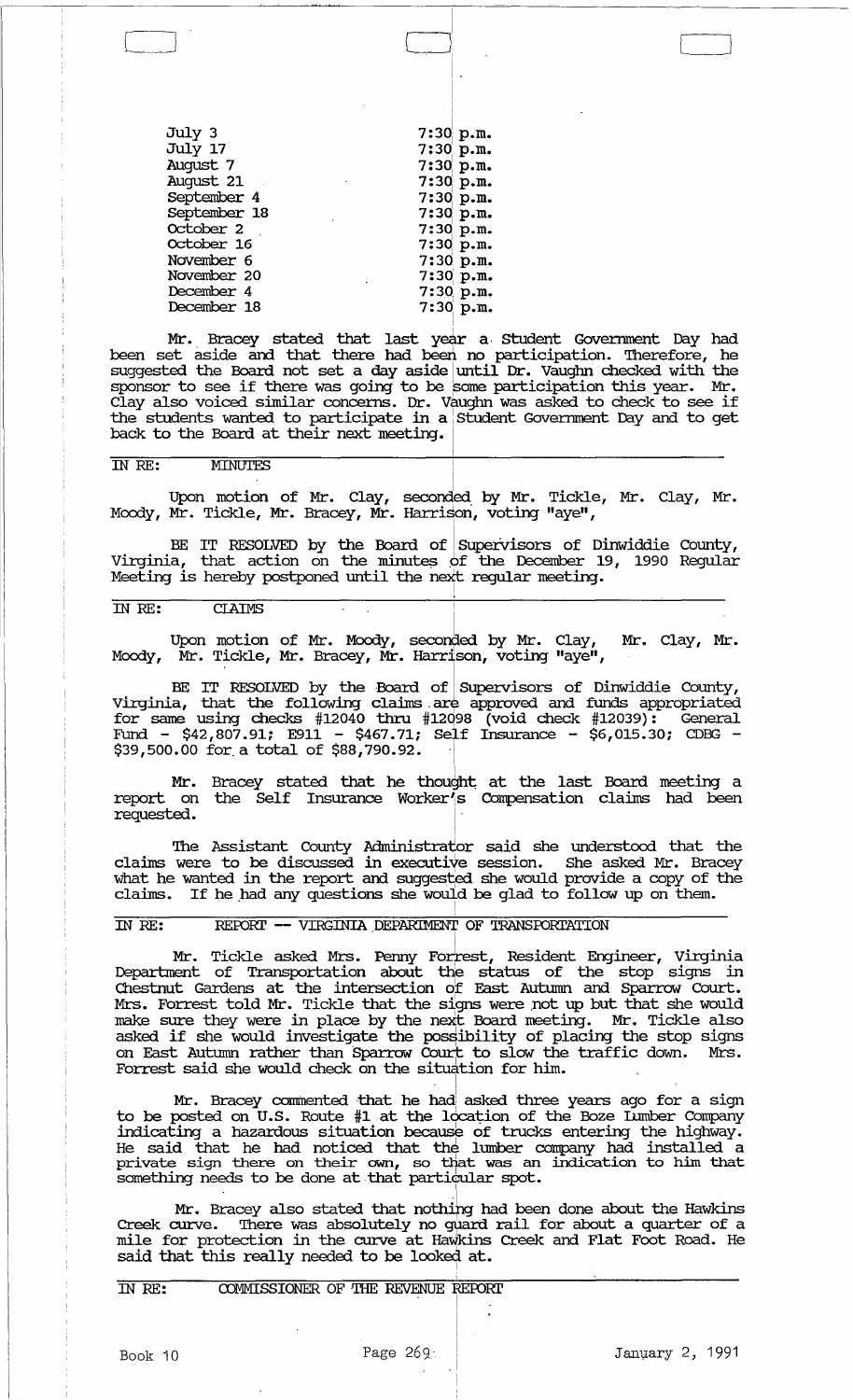Mrs. Deborah. Marston, COmmissioner of the Revenue, informed the Board that David Hickey of the Blue Ridge Appraisal Company will start reassessment field work week after next. She also stated that she had no report at this time.

# IN RE: TREASURER REPORT

Mr. William E. Jones stated he had no report because of the heavy work load at this time, but that he would have one on January 16, 1991.

Mr. Tickle requested Mr. Jones to submit a report to the Board concerning collection of taxes on a semi-annual basis instead of once a year. He stated that a lot of his constituents had asked about the possibility of the inplementation of this type of collection because of the difficulty of paying it all at once.

## IN RE: **COMMONWEALIH ATTORNEY**

Mr. Rainey was not present for the meeting.

**IN RE:** SHERIFF -- REPORT

Mr. Lynn Spain, Deputy Sheriff, stated he had no report for the Sheriff's office. Mr. Bracey stated several people had contacted him regarding the inability of the Sheriff-'s office to give directions for businesses located in the County. He asked Mr. Spain to ask the sheriff businesses focated in the county. He asked in spain to ask the sheriff any thing could be done about the situation. Mr. Spain said he would be glad to bring it' to the attention of the department.

### IN RE: REPORT -- BUIIDING INSPECTOR

Mr. Dwayne Abernathy submitted his report for the month of December.

IN RE: REPORT -- ANIMAL WARDEN

Mr. John White, Deputy Animal Warden, submitted his report for the month of December.

Mr. Bracey stated that he assmned everything in regard to the pound was in good order and everything was okay in that department.

Mr. Tickle asked, of the dog bite cases listed on the report, how were the owners notified of the incident? Was it an oral or written connnunication to the owners about moving their dog within the 24 hour period? Mr. Walker responded that anytime a dog bites someone, and he is not provoked or attacked or off his owner's land or is not acting in defense of his owner, then the owner is given notification of the County code by service of a written notice. Mr. Tickle asked of the six cases reported how many fit into the category? Mr. Walker stated that in two of the cases the owners had to be notified. Mr. Tickle asked if the notices were given within the 24 hour time limit. Mr. Walker stated that sometimes after they get in contact with the owners there is no response from the owner for three or four days after the incident. He also said the notice is turned in to the County Administrator. Mr. Walker stated that they now have a new document and the Board could look at it at any time in the Administration office. On this notice it gives all the infonnation regarding owner notification, health department notified, vicious dog rule, victim and all other infonnation needed in these cases. Mr. Tickle stated he would like to see the notifications. Mr. Walker said Mr. Cashwell has copies of all of the notifications.

Mr. Walker stated he could explain why the Garrettson Fowl claim was not paid. He said that they had searched the office over for the infonnation on the investigation on the· clam and no report could be found. Mr. Walker contacted Mr. Robert Rainey and he stated that he had not done an investigation for Mrs. Shirley Garrettson and did not recall the incident. Mr. Tickle asked if there was any documentation that anyone was dispatched from the sheriff's office to investigate the claim. Mr. was disparated from the sheriff s office to investigate the claim. Fir.<br>Walker stated that a card was in the file, but he did not know if anyone responded to the call. Mr. Walker stated that the following day, Mr. White and Mr. Garrettson had driven over the area in search of the dog involved. Mr. White said he did not find the dog nor was there any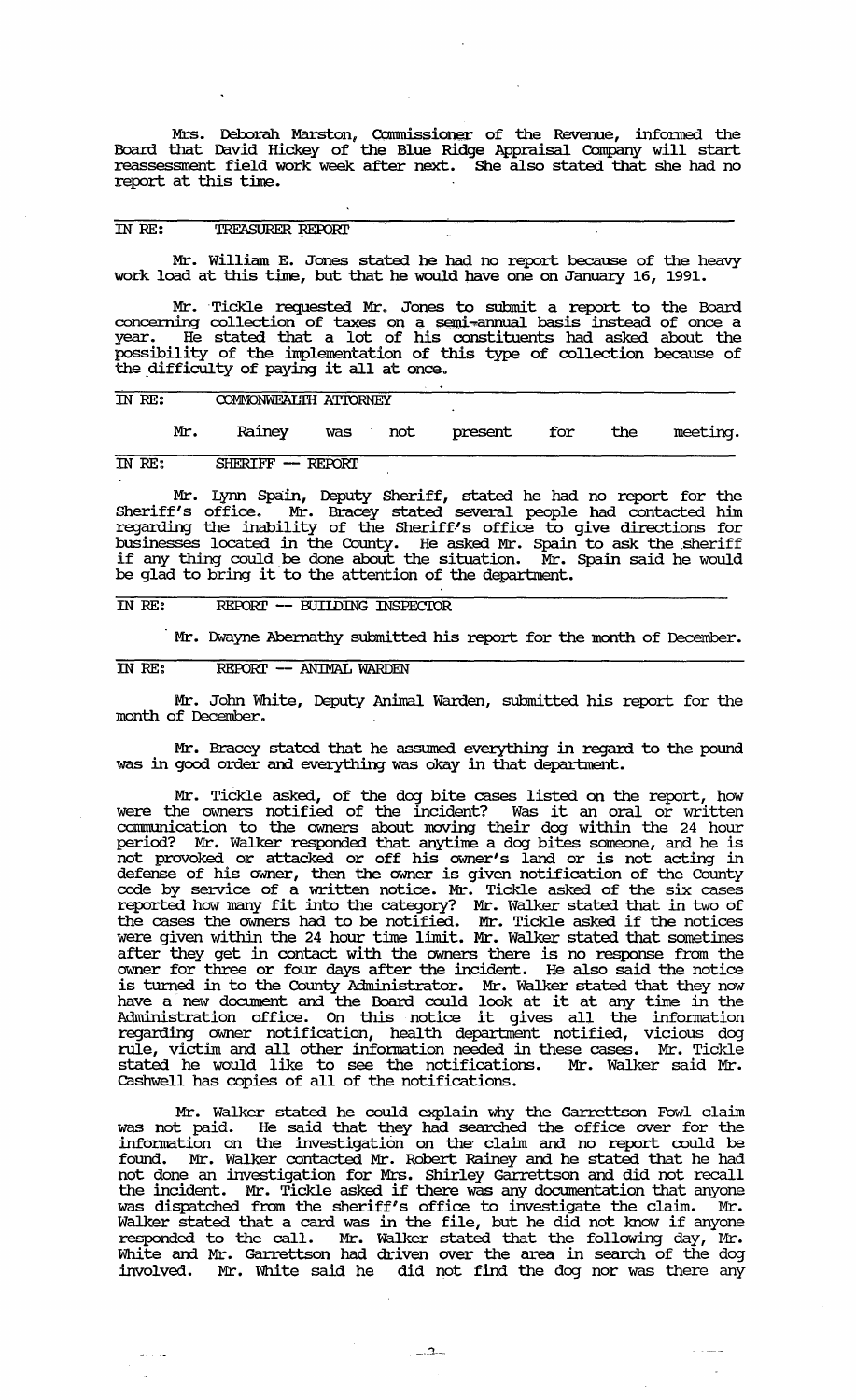evidence of feathers or dead chickens. Mr; White did state that he was not called to investigate the claim, only to try to find the dog.

I

Mr. Clay made a motion, to deny the claim because there is not sufficient evidence and the claim is over two years old. Mr. Tickle seconded the motion.

Mr. Bracey stated he would recommend having the County Administrator contact Shirley Garrettson tomorrow and get the information from her. If there is sufficient evidence, then leave the decision up to him whether to pay the claim.

Mr. Clay withdrew his motion.  $\texttt{Mr.}$  Tickle withdrew his second.

Upon motion of Mr. Tickle, seconded by Mr. Bracey, Mr. Moody, Mr. Tickle, Mr. Bracey, Mr. Harrison voting "aye", Mr. Clay, voting "nay",<br>the Administrator was authorized to investigate the claim and if the investigation shows Mrs. Garrettson can give a reasonable explanation of what happened to the chickens then the claim is to be paid. ministrator was authorized to investigate the claim and if the gation shows Mrs. Garrettson can give a reasonable explanation of ppened to the chickens then the claim is to be paid.<br>REPORT - DIRECTOR OF PIANNING<br>Mr. Leonar

# IN RE: REPORT -- DIRECTOR OF PLANNING

the Board he is waiting for the appointments to the committee for the subdivision ordinance workshop. He said he was already working on the materials and needed the committee so he could get started.

# IN RE: LOCAL CONSOLIDATION OF SOCIAL SERVICES DELIVERY SYSTEM --REQUEST FOR FURIHER STUDY

Mrs. King Talley, Director of Social Services, stated that she supported the resolution of the Virginia League of Social services regarding the 18 month study and analysis to evaluate the feasibility of the restructuring of the Commonwealth's Social Service delivery system. The resolution was endorsed by the Virginia Association of Counties, and she asked the Board to also endorse it.

Upon motion of Mr. Moody, seconded by Mr. Clay, Mr. Bracey, Mr. Clay, Mr. Moody, Mr. Tickle, Mr. Harrison, voting "aye", the following resolution was adopted: she asked the Board to also endorse it.<br>Upon motion of Mr. Moody, seconded by Mr. Clay,<br>Clay, Mr. Moody, Mr. Tickle, Mr. Harrison, voting "aye<br>resolution was adopted:<br>WHEREAS, the Commonwealth of Virginia has maint<br>adminis

WHEREAS, the Commonwealth of Virginia has maintained a locally administered social service delivery system for its independent counties

I

1

WHEREAS, there has been initiated by the state of Virginia within the Secretary of Human Resources' office a committee considering alternatives that would significantly modify the current social service WHEREAS, the Commonwealth of Virginia<br>administered social service delivery system fo<br>and cities since 1936; and<br>WHEREAS, there has been initiated by the<br>the Secretary of Human Resources' office<br>alternatives that would sign

WHEREAS, this modification could have significant negative service delivery and fiscal impacts to local governments as well as serious adverse affects on clients; and 1

WHEREAS, the Virginia League of Social Services Executives is totally committed to the efficient and effective delivery of services to the citizens of the Commonwealth and recognizes the fiscal dilemma that currently exits and acknowledges that it may be necessary that reductions in administrative funding to localities Occur for fiscal year 1992; and 1

WHEREAS, the Virginia League df Social Services Executives has adopted a resolution to request and support an 18 month study and analysis to be conducted by a joint committee of the Virginia General Assembly to evaluate the feasibility of the restructuring of the Commonwealth's Social Service delivery system; and

I • • 1

WHEREAS, the study effectiveness of any of the goVernments and clients shall specifically evaluate the cost proposed changes and their impact on local I I

NOW THEREFORE BE IT RESOLVED, that the Board of Supervisors of Dinwiddie County, Virginia endorses the resolution adopted by the Virginia League of Social Services Executives, and

L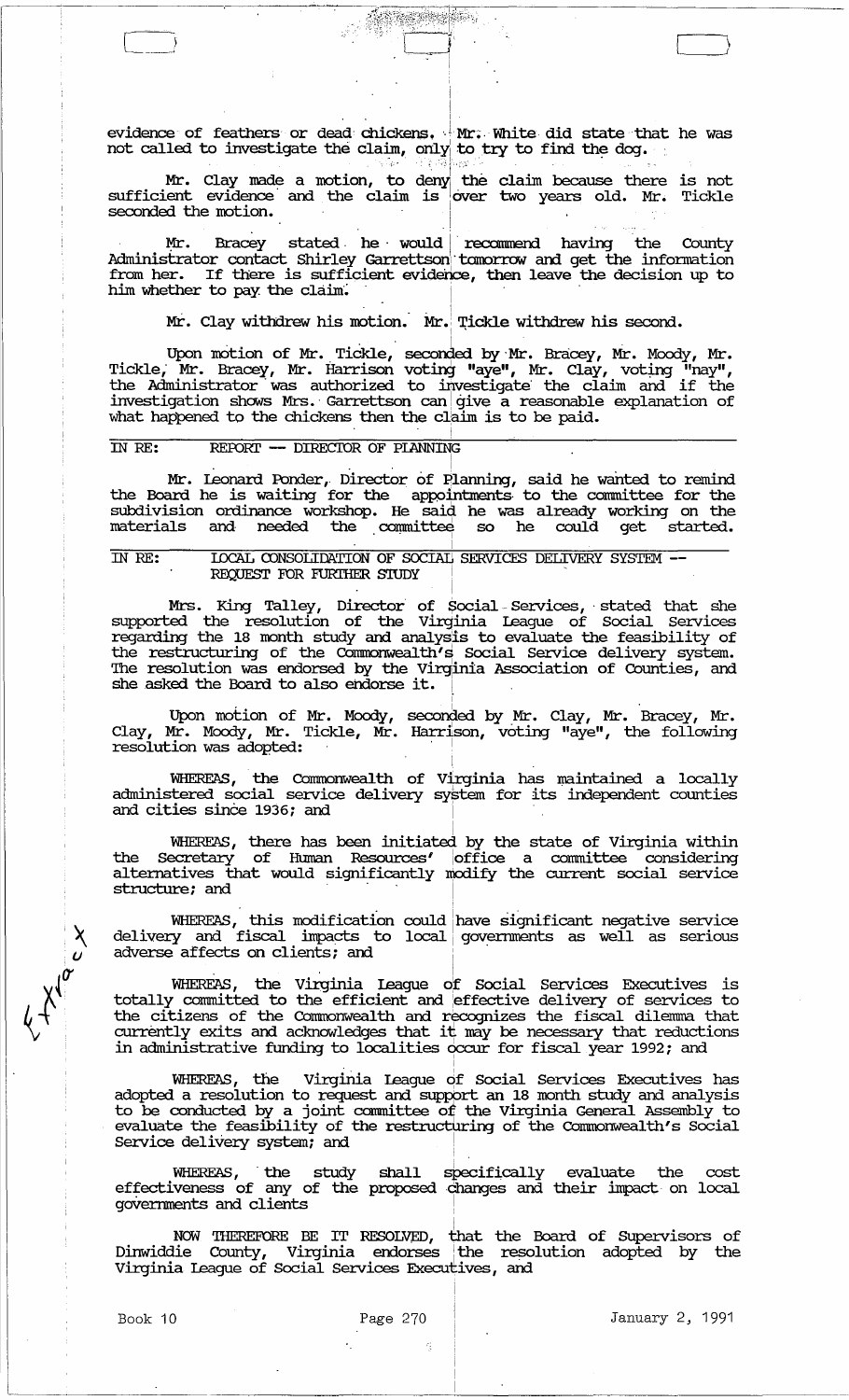BE IT FURIHER RESOLVED, by the Board of Supervisors of Dinwiddie County, Vilginia that a copy of this resolution be delivered to the County's representatives in the General Assembly.

## IN RE: DIRECIOR OF SOCIAL SERVICES - REPORT

Mrs. Talley infonned the Board that the SoCial Services had a very successful year with the Christmas Sharing Program. The State had stopped Fuel Assistance as of January  $4$ , 1991, and she was very concerned because winter has not hit yet.

# IN *RE:* SUPERINTENDENT OF SCHooIS

Dr. Vaughn, Superintendent of Schools, reminded the Board of the Partnership Conference on January 18. He said they anticipated having people to go and said if anyone wanted to go he was sure there would be transportation available.

Mr. Tickle asked Dr. Vaughn about the 1.9% cutback. Dr. Vaughn said he had not had time to analyze it. The ADM figure that was used was a higher figure .than we had projected for enrollment this year and next year. This inflates the amount of State aid that is forth coming. He stated that he would have a report for the School Board on Tuesday night and hopefully he would know more about it at that time.

Mr. Moody conunented that he had heard. reports of the school population increasing to the point of needing to open a school. Dr. Vaughn said that we have not seen an increase this year, but we are monitoring the enrollment for next year.

# IN RE: COUNTY ATTORNEY -- REPORT

Mr. Daniel Siegel, County Attorney, did not have a report. He presented the Board with the new Affidavit for the 10% Penalty for the Commissioner of the Revenue. The Board had no problem with the affidavit.

# IN RE: **REPORT -- INTERIM RECREATION DIRECTOR**

Mrs. Heiser submitted her report for the month of December, and for the 1990 year.

Mr. Tickle asked Mrs. Heiser how the spectators and participants corrpared to the previous year? Mrs. Heiser said last year 16,670 were involved. This year the figure was 17,280. Mr. Bracey asked what fonnula she used to calculate the figures. Mrs. Heiser stated it was a general estimate.

## IN RE: REPORT -- DIRECTOR OF FUBLIC SAFETY

بسددت

Mr. James C. Rice, Director of Public Safety, preserited his report for the month of Deceniber to the Board.

Mr. Rice stated the Ford Volunteer Department pumper truck needed the following repairs: rebuild the pump, replace the piping, recoat the tank, and make some minor modifications to the crosslay assembly. '!he estimated cost of repairs for the truck is \$12,675.00. The department is also requesting \$125,000 for the replacement of a Mini-Pumper which will be presented 'at budget time.

Upon motion of Mr. Moody, seconded by Mr. Clay, Mr. Clay, Mr. Moody, Mr. Tickle, Mr. Bracey, Mr. Harrison voting "aye",

BE IT RESOLVED by the Board of SUpervisors of Dinwiddie County, virginia, that repairs are authorized for the Ford Volunteer Fire Department Pumper Tnlck at a cost not to exceed \$12,675.00, to be funded from the fire department capital projects fund.

Mr. Rice presented a, brief update on the gas spill at the school maintenance shop. He advised the Board that the Schools have a 5 year plan for removal of the remaining tanks as established by the federal guidelines. '!he County also is fonnulating a plan for removal of its tanks, to be discussed during the budget sessions. At the present time, any tanks that appear to be causing problems are being removed, such as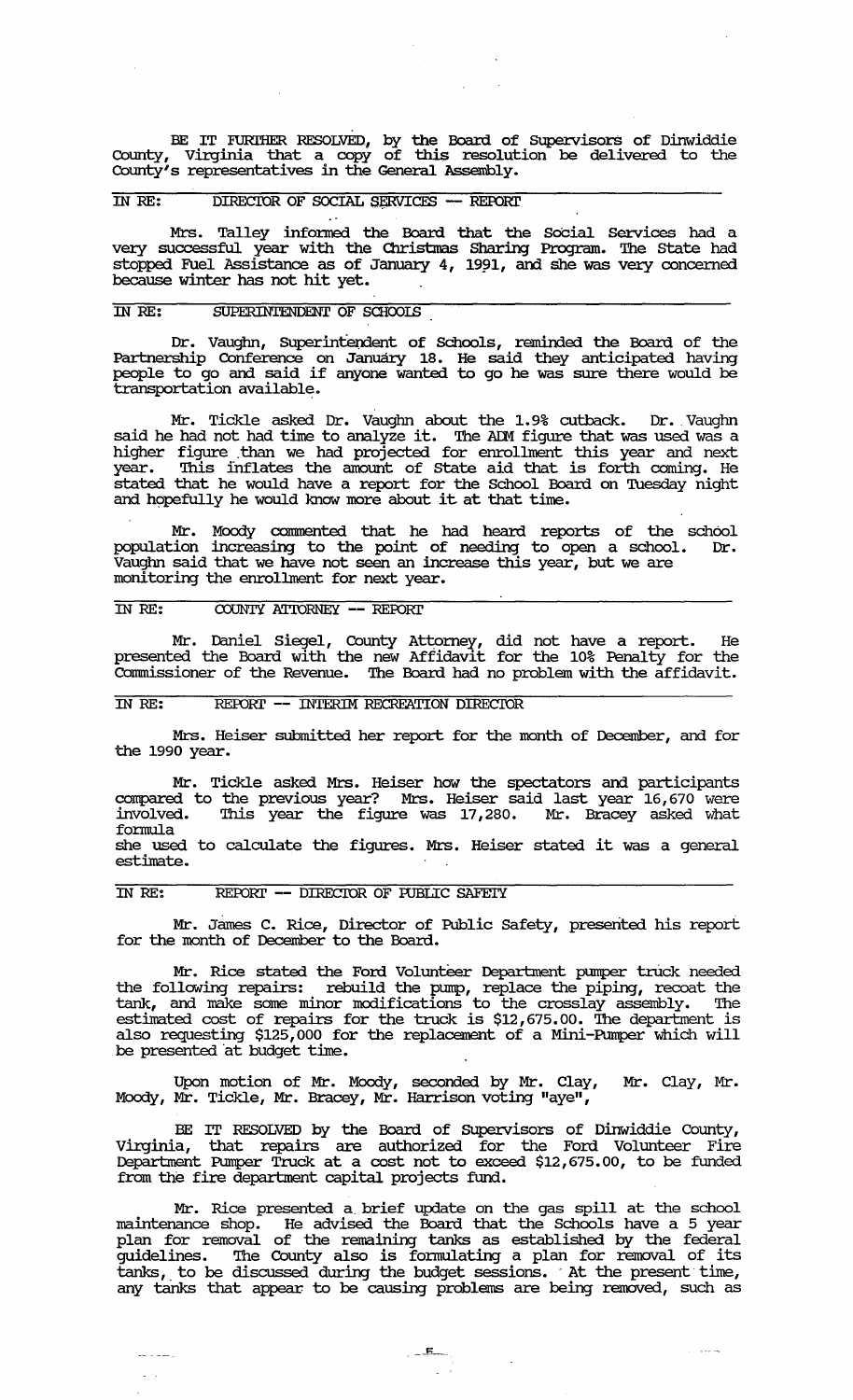the oil tanks at the Health Department, Social Services Building and Courthouse.  $\sim$  and  $\sim$ Ŵ

Carrier provinces.

#### REPORT -- DIRECTOR OF WASTE MANAGEMENT IN RE:

Mr. Denny King, Director of Waste Management, said he had no report for the month of December due to the heavy trash load over the Christmas Season.

#### IN RE: RESOLUTION SUPPORTING THE TAX EXEMPT STATUS OF THE ASSOCIATION FOR THE PRESERVATION OF CIVIL WAR SITES, INC.

This being the time and place as advertised in <u>The Progress-Index</u><br>newspaper on December 5, 1990 and December 12, 1990, for the Board of<br>Supervisors of Dinwiddie County, Virginia, to conduct a Public Hearing<br>to receive co

No one spoke for or against the request.

Upon motion of Mr. Bracey, seconded by Mr. Tickle, Mr. Clay, Mr. Moody, Mr. Tickle, Mr. Bracey, Mr. Harrison voting "aye",

WHEREAS, the Board of Supervisors of Dinwiddie County, Virginia<br>(the "Board") has determined that it is in the best interests of the<br>citizens of Dinwiddie County, Virginia (the "County") to support the tax<br>exempt status of

WHEREAS, the Association has taken the necessary steps to apply for a tax exemption from the State of Virginia; and

WHEREAS, the Association has requested that the Board authorize<br>said exemption in order to comply with all legal requirements prior to issuance of said exemption; and

WHEREAS, the County desires to assist with the preservation of Civil War Sites; and

WHEREAS, the Board has examined and considered the provisions of<br>subsection B of Virginia code section 30-19.04, and it supports the<br>exemption and recommends to the General Assembly that the Association be classified as an Historical organization.

NOW THEREFORE BE IT RESOLVED, by the Board of Supervisors of<br>Dinwiddie County, Virginia that the Association for the Preservation of<br>Civil War Sites is hereby authorized to receive tax exempt status, that such application is supported by the Board and that it is recommended to the General Assembly that the Association for the Preservation of Civil War Sites be classified as an Historical organization.

This resolution shall be effective immediately.

#### IN RE: APPOMATIOX RIVER WATER AUTHORITY -- REVENUE BONDS

Upon motion of Mr. Moody, seconded by Mr. Clay, Mr. Clay, Mr. Moody, Mr. Tickle, Mr. Bracey, Mr. Harrison voting "aye",

WHEREAS, the Appomattox River Water Authority (the "Authority") has<br>informed the Board of Supervisors of the County of Dinwiddie, Virginia<br>(the "Board") that the Authority intends to issue in March of 1991<br>approximately \$7

WHEREAS, the Authority has further informed the Board that the<br>Authority intends to designate the Bonds as "qualified tax-exempt<br>obligations" qualified tax-exempt obligations" under Section 265(b) of the<br>Internal Revenue C commercial banks and similar financial institutions to purchase the Bonds; and

WHEREAS, the Board understands that if it does not take the action<br>evidenced by this Resolution, the County of Dinwiddie, Virginia (the<br>"County") and each of the Authority's other member jurisdictions will have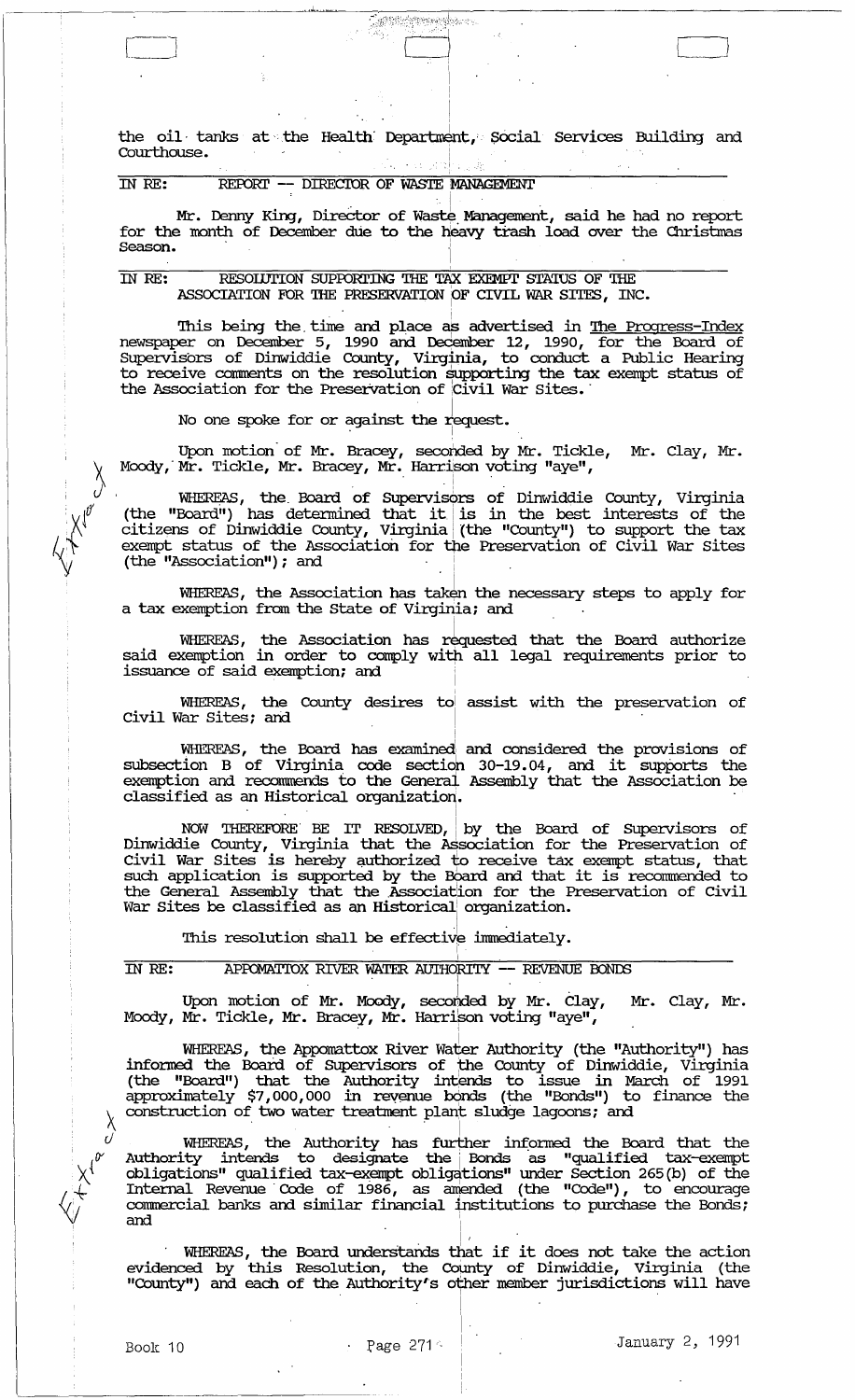to take into account the full final original principal amount of the Bonds in detennining whether it is eligible to issue qualified tax-exempt obligations in calendar year-1991;

 $\mathcal{F}(\mathcal{A})$  .

NOW, THEREFORE, BE IT RESOLVED THAT, the Board of Supervisors of Dinwiddie County , Virginia irrevocably agrees that the final original aggregate principal amount of the Bonds will be allocated for purposes of section 265 (b) (3) (c) of the Code to- the Authority's member jurisdictions on the basis of the allocations of the capacity of the Authority's water treatment plant, which will result in the final original aggregate principal amount of the Bonds being allocated as follows:

| Chesterfield County---------- 53.35%    |       |  |
|-----------------------------------------|-------|--|
| City of Petersburg----------- 34.85%    |       |  |
| City of Colonial Heights---- 8.02%      |       |  |
| Dinwiddie County-------------           | 3.24% |  |
| Prince George County-------- 0.54%; and |       |  |

BE IT FURTHER RESOLVED THAT, the Board of Supervisors of Dinwiddie County , Virginia finds that the allocation for the County set forth in paragraph 1 bears a reasonable relationship to the benefits expected to be received by the County from the issuance of the Bonds.

This resolution will take effect immediately.

(j

 $\mathbb{A}^*$  $\langle 1 \rangle$ 

## IN RE: APPOINTMENT -- DINWIDDIE COUNTY WATER AUTHORITY

Mr. Tickle nominated Mr. T. J. Leftwich to be reappointed to the Dinwiddie County Water Authority.

Upon motion of Mr. Bracey, seconded by Mr. Moody, Mr. Clay, Mr. Moody, Mr. Tickle, Mr. Bracey, Mr. Harrison voting "aye", the nominations were closed.

Upon motion of Mr. Bracey, seconded by Mr. Moody, Mr. Clay, Mr. Moody, Mr. Tickle, Mr. Bracey, Mr. Harrison voting "aye", Mr. T. J. Leftwich. is reappointed to the Dinwiddie County Water Authority, with term expiring December 31, 1994.

IN RE: APPOINTMENT -- DISTRICT 19 MENTAL HEAILTH AND MENTAL RETARDATION SERVICES BOARD

Mr. Bracey nominated Ms. Lillian stewart to be reappointed to the District 19 Mental Health and Mental Retardation Services Board. Mr. Tickle seconded the nomination.

Upon motion of Mr. Tickle, seconded by Mr. Moody, Mr. Clay, Mr. Moody, Mr. Tickle, Mr. Bracey, Mr. Harrison voting "aye", the nominations were closed.

Upon motion of Mr. Tickle, seconded by Mr. Moody, Mr. clay, Mr. Moody, Mr. Tickle, Mr. Bracey, Mr. Harrison voting "aye", Ms. Lillian Stewart is reappointed to the District 19 Mental Health and Mental Retardation Services Board, with tenn expiring December 31, 1993.

## IN RE: APPOINTMENTS -- PIANNING COMMISSION

Mr. Moody nominated Mr. James Martin to the Planning Commission.

Upon motion of Mr. Clay, seconded by Mr. Moody, Mr. Clay, Mr. Moody, Mr. Tickle, Mr. Bracey, Mr. Harrison voting "aye", the nominations were closed.

 $\lambda$  Upon motion of Mr. Clay, seconded by Mr. Moody, Mr. Clay, Mr.  $\vee$  Moody, Mr. Tickle, Mr. Bracey, Mr. Harrison voting "aye", Mr. James Martin  $\vee$  is reappointed to the Planning Commission as District #1 representative,  $\lambda^{(0)}$  is reappointed to the Framing Contract with term ending December 31, 1994.

 $\chi$   $+$  Mr. Bracey nominated Mr. Thomas Rasberry; Mr. Moody nominated Mr. Gilbert Wood. Upon motion of Mr. Clay, seconded by Mr. Bracey, Mr. Clay, Mr. Moody, Mr. Tickle, Mr. Bracey, Mr. Harrison voting "aye", the nominations were closed.

 $\frac{7}{2}$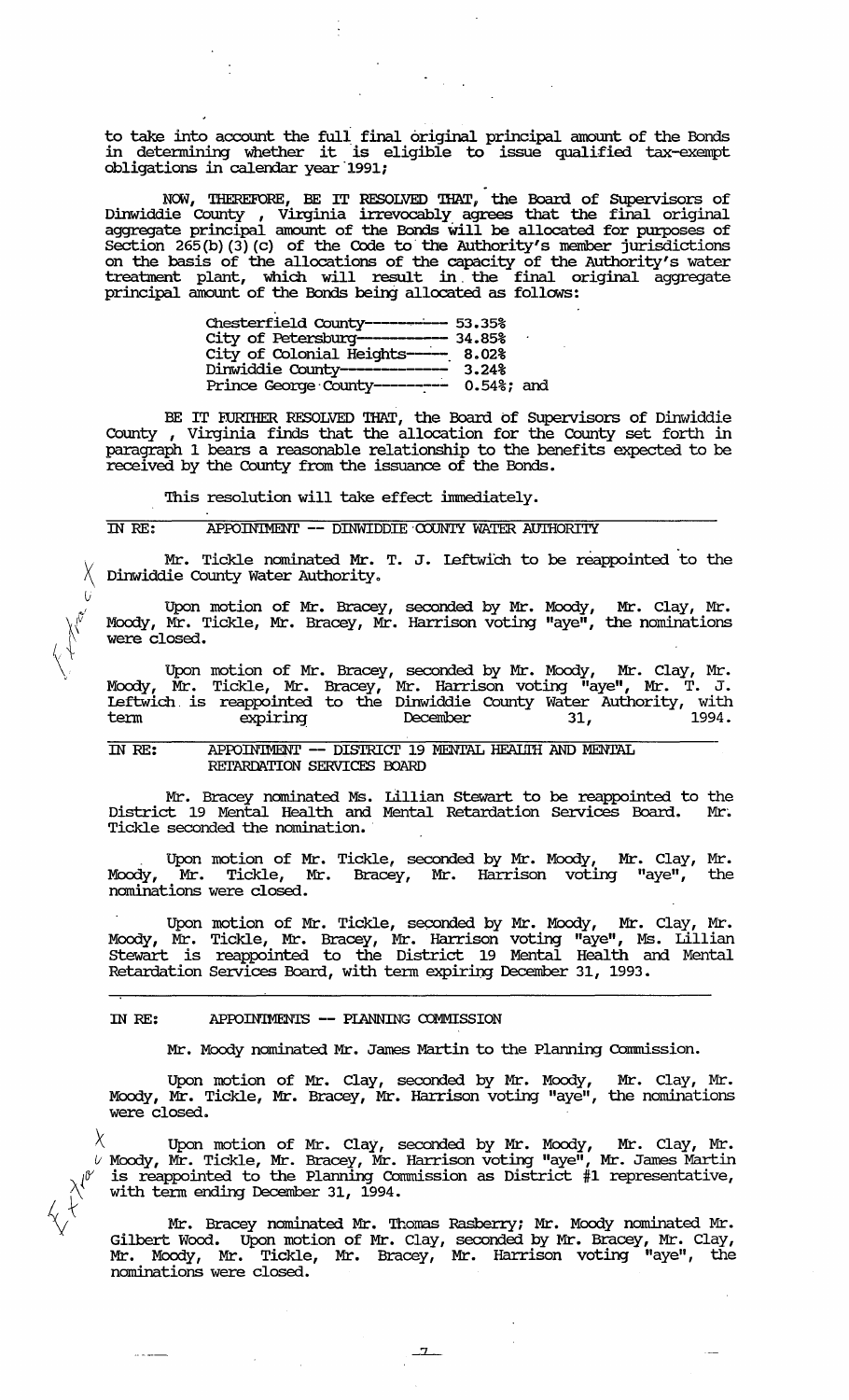Upon motion of Mr. Moody, seconded by Mr. Tickle, Mr. Clay, Mr.<br>Moody, Mr. Tickle, Mr. Harrison voting "aye", Mr. Bracey voting "nay",<br>Mr. Gilbert Wood is reappointed to the Planning Commission as District #3 representative, with term ending December 31, 1994.

Upon motion of Mr. Bracey, there being no second, Mr. Clay, Mr.<br>Moody, Mr. Tickle, Mr. Harrison voting "nay", Mr. Bracey voting "aye", the motion to appoint Mr. Tom Rasberry to the Planning Commission was defeated.

Mr. Tickle nominated Mr. W. C. Scheid to the Planning Commission to<br>fill the unexpired term of Ms. Inell Moody who resigned effective December 31, 1990.

Upon motion of Mr. Clay, seconded by Mr. Moody, M<br>Moody, Mr. Tickle, Mr. Bracey, Mr. Harrison voting Mr. Clay, Mr.  $\mathbf{u}_{\text{aye}}$ the nominations were closed.

Upon motion of Mr. Tickle, seconded by Mr. Moody, Mr. Clay, Mr. Moody, Mr. Tickle, Mr. Bracey, Mr. Harrison voting "aye", Mr. W. C. Scheid is appointed to the Planning Commission to fill the unexpired term of Ms. Inell S.

#### APPOINTMENT -- TRANSPORTATION SAFETY COMMISSION IN RE:

Mr. Moody nominated the following people to be reappointed to the Transportation Safety Commission: Mr. A. S. Clay, Ms. Barbara Wilson, Mr. Terry Jones, Mr. Max Roberts, Ms. Rebecca Tilson, and Mr. Tommy Gibbs; Mr. Tickle resigned.

Upon motion of Mr. Moody, seconded by Mr. Bracey, Mr. Clay, Mr.<br>Moody, Mr. Tickle, Mr. Bracey, Mr. Harrison voting "aye", the the nominations were closed.

Upon motion of Mr. Moody, seconded by Mr. Bracey, Mr. Clay, Mr.<br>Moody, Mr. Tickle, Mr. Bracey, Mr. Harrison voting "aye",

BE IT RESOLVED by the Board of Supervisors of Dinwiddie County, Virginia, that Mr. A. S. Clay, Ms. Barbara Wilson, Mr. Terry Jones, Mr. Max Roberts, Ms. Rebecca Tilson, Mr. T. E. Gibbs be reappointed to the Transportation  $1991:$  and

BE IT FURTHER RESOLVED by the Board of Supervisors of Dinwiddie County, Virginia, that Mr. Glen Powell be appointed to the Transportation Safety Commission for a one year term, ending December 31, 1991.

#### **IN RE:** COUNTY ADMINISTRATOR COMMENTS

1. The County Administrator informed the Board that Mr. R. Beasley Jones was holding some town meetings before he returned to the 1991 General Assembly Session.

2. The County Administrator commented that the Virginia<br>Association of Counties is presenting a one-day seminar entitled "Elements<br>of Landfill Design, Construction and Management", at the Holiday Inn --<br>Koger Center South

3. In response to a letter from Mr. James D. Campbell of the VACO, Mr. Moody suggested the Chairman be designated as liaison between the Board and the County's Regional Representative on the VACO Board of Directors. Mr. Harrison accepted.

4. The 1991 Virginia Housing and Community Development Department<br>annual workshop will be held at the Richmond Omni, January 27-29, 1991.

The Virginia Association of Planning District Commissions will hold its annual legislative reception on Monday evening January 14, coordinated by the staff of the Northern VA PDC. All of the members of the General Assembly will be invited to attend.